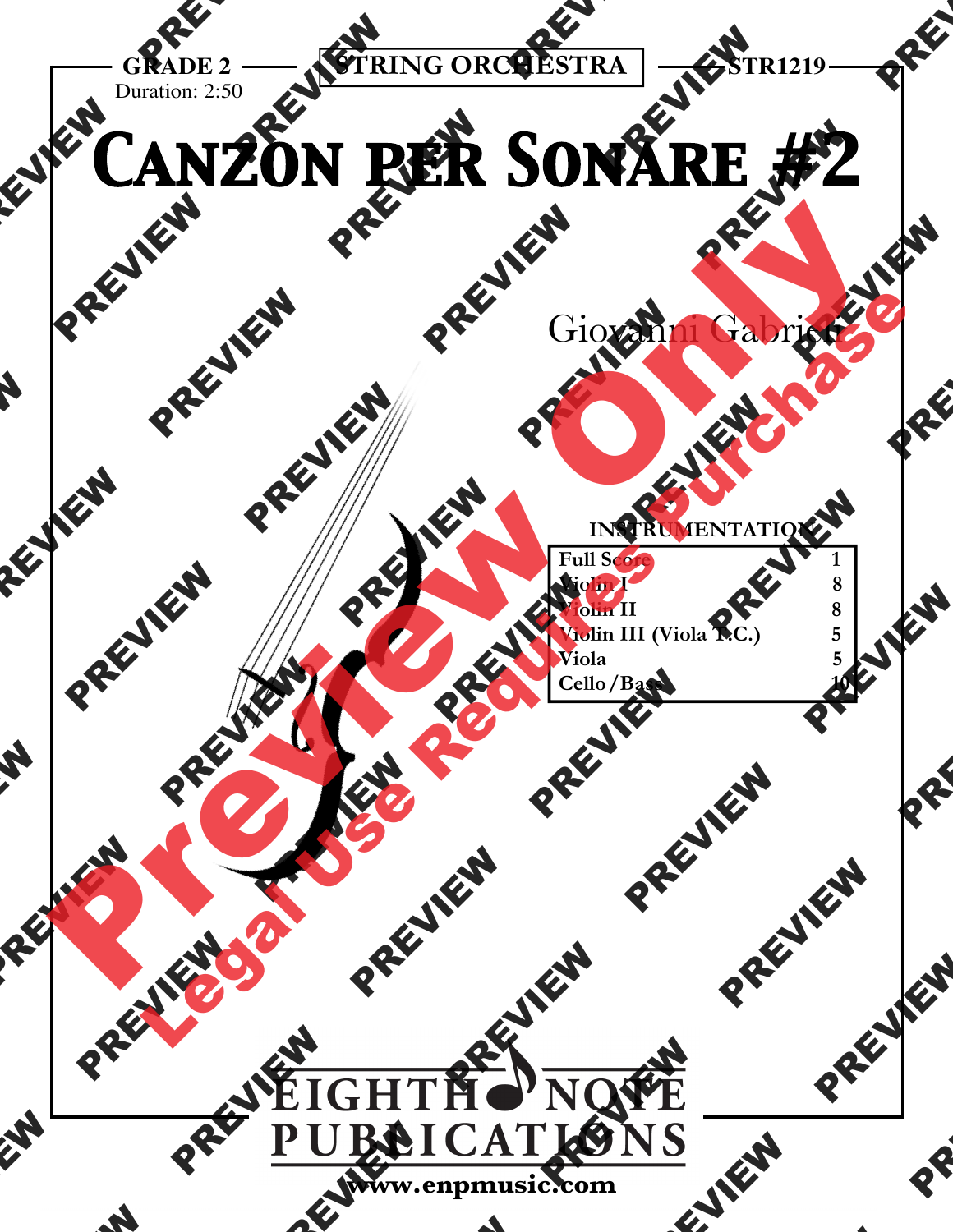## Canzon per Sonare #2

*Arranged by David Marlatt* Giovanni Gabrieli



Canzoni were pieces composed for various combinations of instruments and various sizes of ensembles. The actual instrumentation of many of Giovanni Gabrieli's canzoni is not known, mainly because these pieces were designed for an ensemble of non-specific instruments. They were often performed combining oboes, violins, trumpets, trombones, gambas and many others. The most famous set of Gabrieli canzoni was this Sacrae symphoniae (1597). Included in these 16 works is the famous *Sonata piano e forte* which links the canzon and the sonata. **EIGHTH NOTE PREVIEW PREVIEW PREVIEW PREVIEW CAN ACCOUNT CONTACT CONSUMITED Arranged by David Maritati Cancer is and very designed for an ensemble of non-specific instruments and we designed for an ensemble of non-specific EIGHTH NOTE CANOT CONSUMITS CONSUMITS**<br>
CANONI TO PET SONO GIVEN CONSUMITED Arranged by David Maria<br>
sculpture pieces composed for various combinations of instruments.<br>
The independent preview of the component of the comp EIGHTH NOTE DEUBLICATIONS EIGHTH NOTE PUBLICATION<br>Canzon per Sonare #2<br>Siovanni Gabriel EIGHTH NOTE PPUBLICATIONS<br>
Canzon per Sonare #2<br>
Canzon per Sonare #2<br>
Canzon per Sonare #2<br>
Canzon preview Preview Preview Preview Preview Preview Preview Preview Preview Preview Preview Preview Preview Preview Preview Pr FREDERICKS Canzon per Sonare #2 PREVIEW PREVIEW PREVIEW PREVIEW PREVIEW PREVIEW PREVIEW PREVIEW PREVIEW PREVIEW PREVIEW PREVIEW PREVIEW PREVIEW PREVIEW PREVIEW PREVIEW PREVIEW PREVIEW PREVIEW PREVIEW PREVIEW PREVIEW PREVIEW PREVIEW PREVIEW PREVIEW PREVIE Giovanni Gabrieli<br>
Conzori were pieces composed for virons conditation of finance and various state<br>
actual instrumentation of many of Giovanni Gabrieli's canzoni is not known, max<br>
were dissipated for an energied instrume er pieces composed for various consultations of instruments and when the most form and the summer and the summer summer and the summer of the summer summer and the summer of the summer summer and the summer of the summer s

The independent, interweaving lines make this a suitable piece for either a quartet or a full string orchestra. PREVIEW PREVIEW PREVIEW PREVIEW PREVIEW PREVIEW PREVIEW PREVIEW PREVIEW PREVIEW PREVIEW PREVIEW PREVIEW PREVIEW PREVIEW PREVIEW PREVIEW PREVIEW PREVIEW PREVIEW PREVIEW PREVIEW PREVIEW PREVIEW PREVIEW PREVIEW PREVIEW PREVIE

ISBN: 9781554739288 CATALOG NUMBER: STR1219 COST: \$45.00 DURATION: 2:50

DIFFICULTY RATING:GRADE 2 String Orchestra PREVIEW PREVIEW PREVIEW PREVIEW PREVIEW PREVIEW PREVIEW PREVIEW PREVIEW PREVIEW PREVIEW PREVIEW PREVIEW PREVIEW PREVIEW PREVIEW PREVIEW PREVIEW PREVIEW PREVIEW PREVIEW PREVIEW PREVIEW PREVIEW PREVIEW PREVIEW PREVIEW PREVIE PREVIEW PREVIEW PREVIEW PREVIEW PREVIEW PREVIEW PREVIEW PREVIEW PREVIEW PREVIEW PREVIEW PREVIEW PREVIEW PREVIEW PREVIEW PREVIEW PREVIEW PREVIEW PREVIEW PREVIEW PREVIEW PREVIEW PREVIEW PREVIEW PREVIEW PREVIEW PREVIEW PREVIE

## **www.enpmusic.com**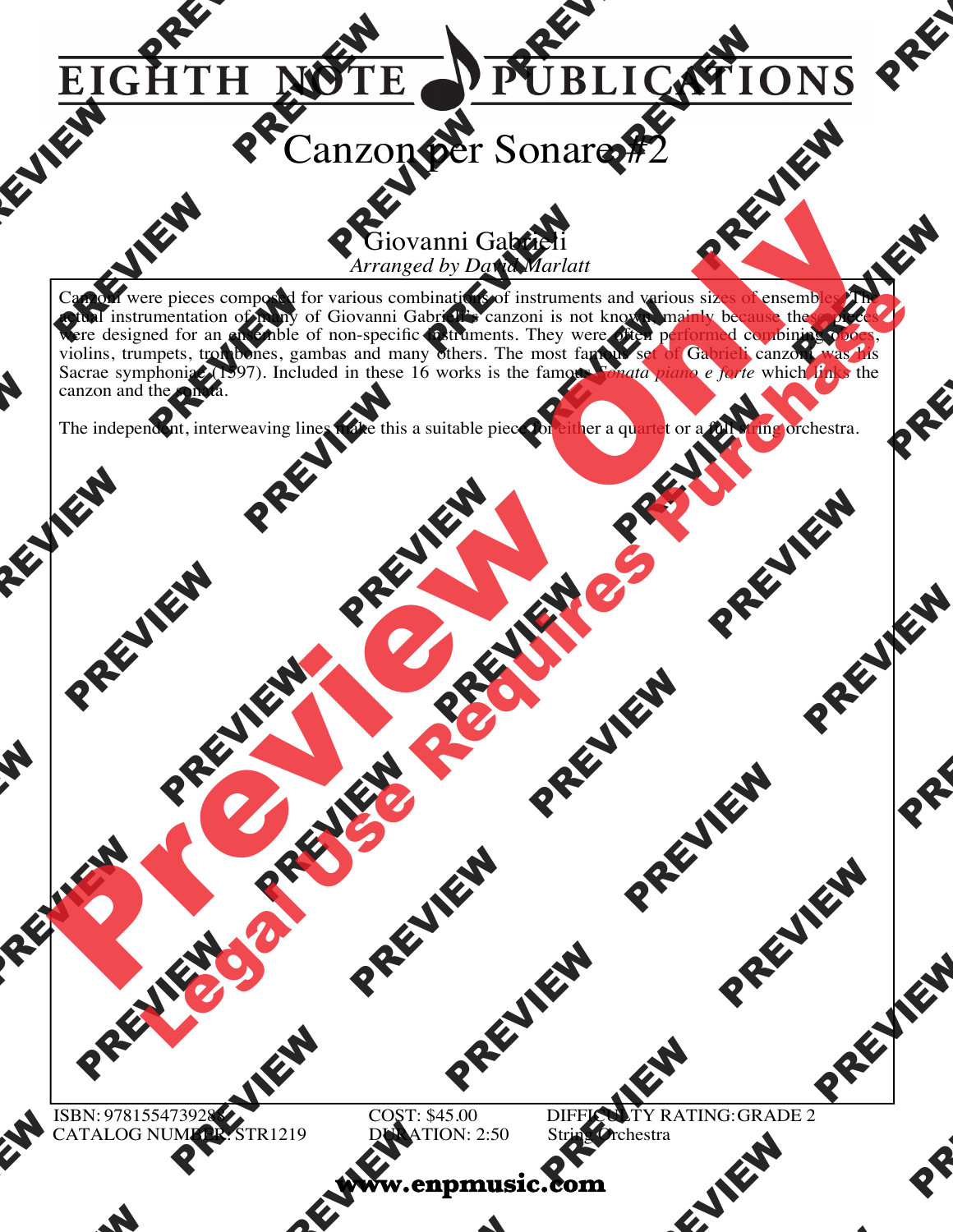## CANZON PER SONARE # 2



© 2012 **EIGHTH NOTE PUBLICATIONS** www.enpmusic.com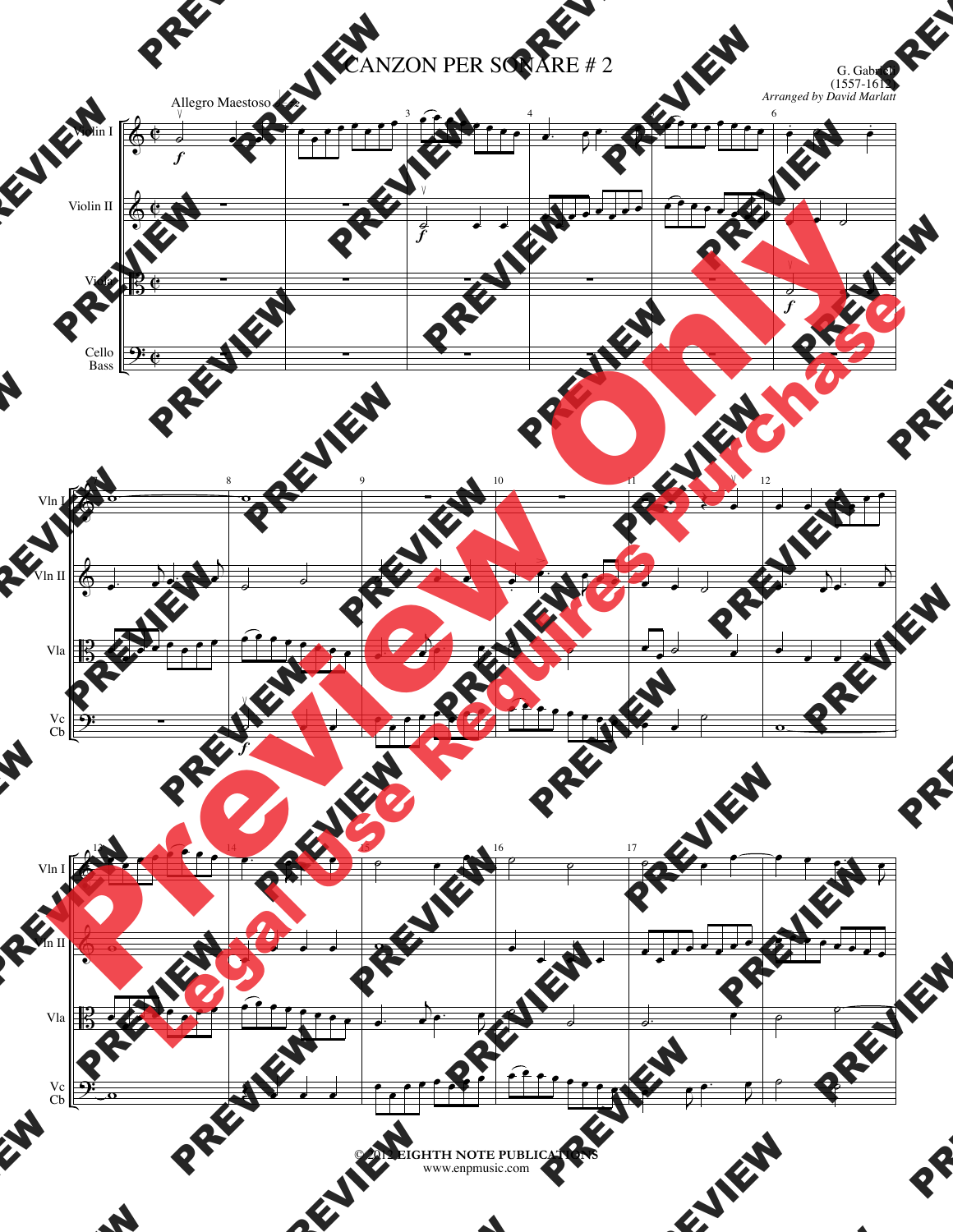

CANZON PER SONARE #2 pg. 2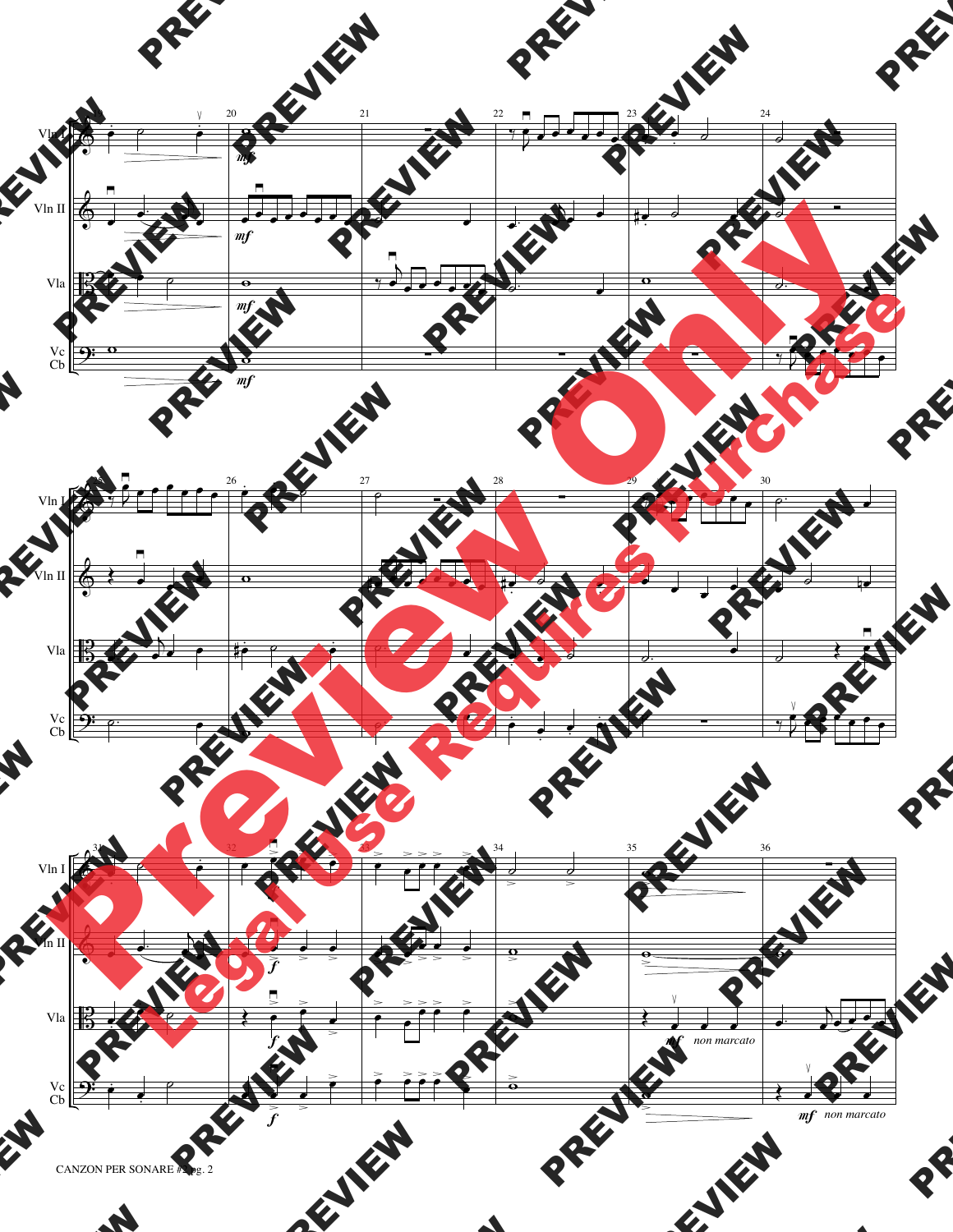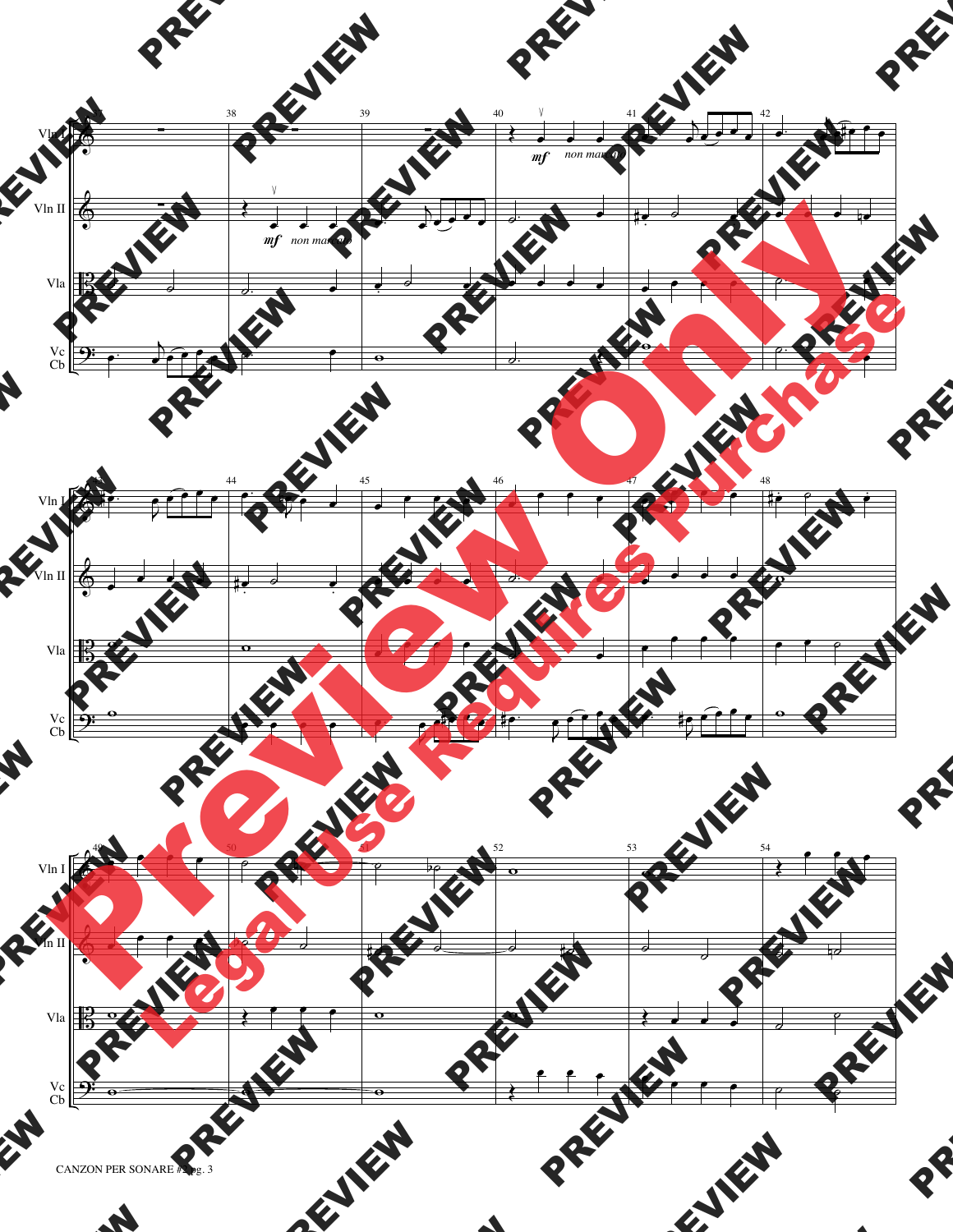

CANZON PER SONARE #2 pg. 4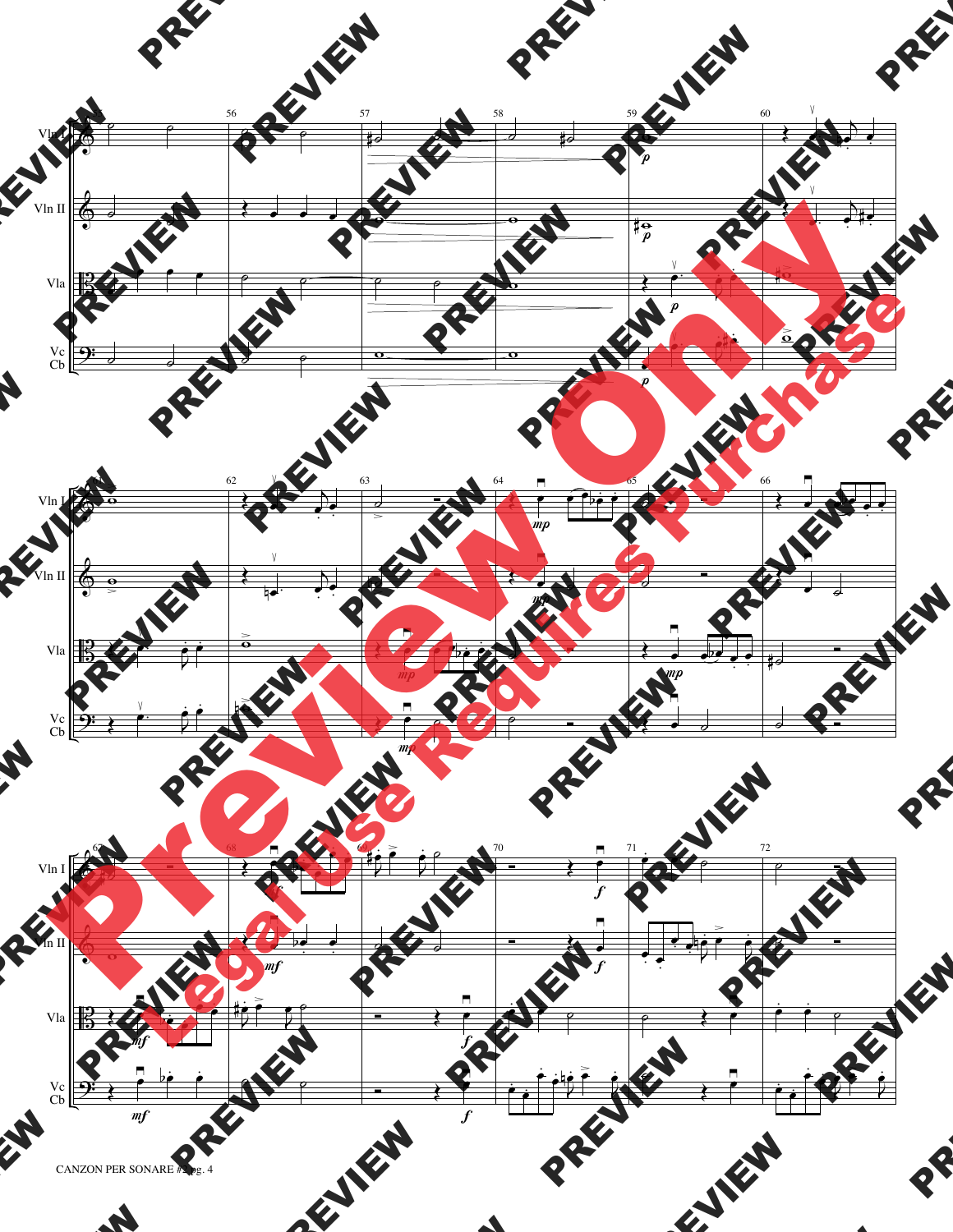

CANZON PER SONARE #2 pg. 5